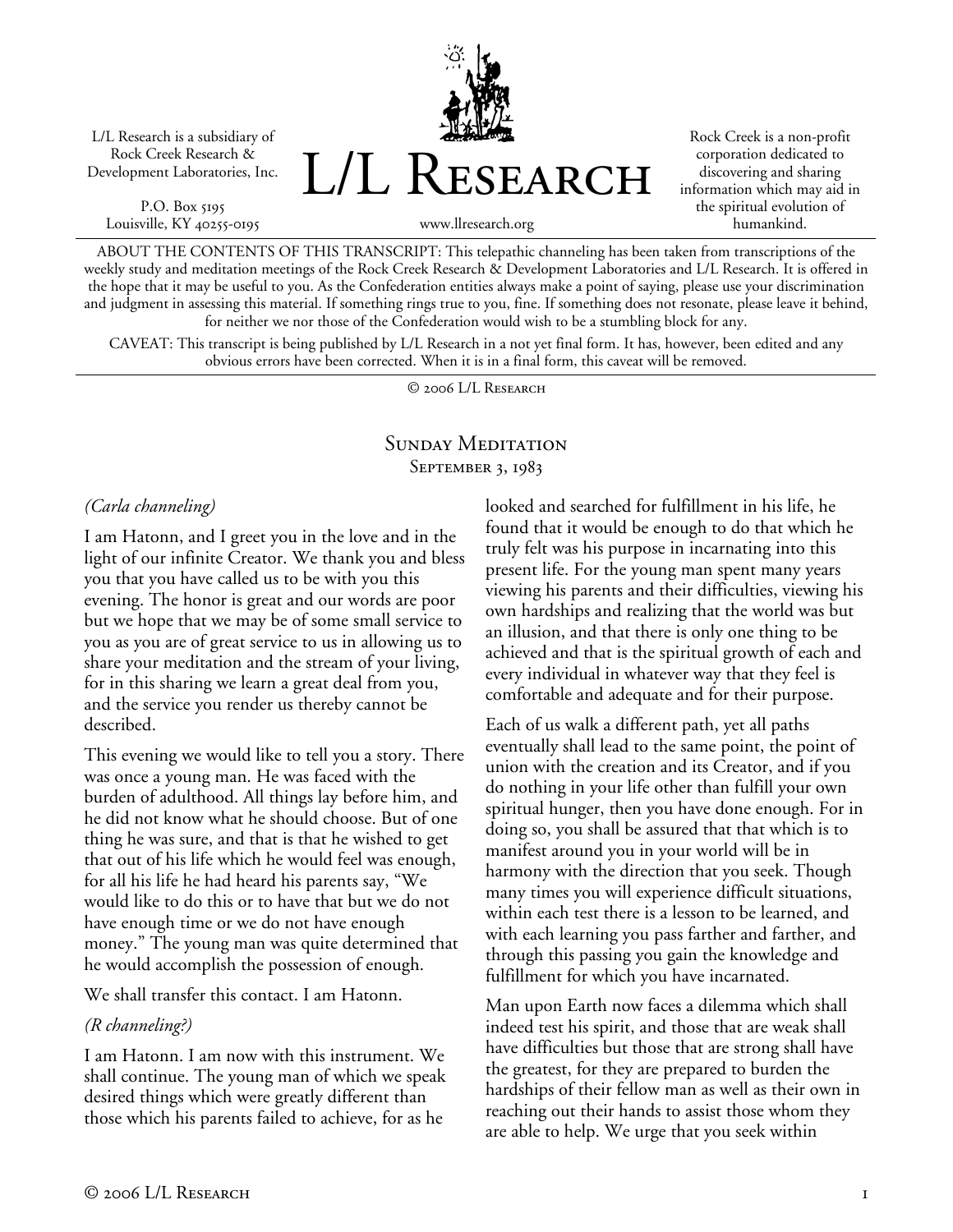yourself the fulfillment of life and of spirit. It is imperative that you take time to yourself to offer prayer to your Creator, to meditate, and to attempt to reunite your consciousness with that of the Creator, and to attune yourself to the energies that are beginning to flow more and more freely within your environment, for if you are sensitive you will gain great strength from the influx of positive energies from what you would call the next dimension or area within your universe.

Earth passes quickly into this space. Those who harmonize with the greater energies shall in one way or another graduate with this Earth sphere, and those who do not shall experience a form of death through which they may incarnate once again into their present dilemma to attempt to seek the answers which they have not found within their experience. Many of your peoples still seek material life, still place all the importance upon the gain of material objects. This is not necessarily wrong, but it indeed should be a secondary goal. Life is short as you know it, but it continues forever, for beyond this experience shall be another and another, and in each life there is only one, one thing that you need, and that is to continue your spiritual direction, for it is enough. It shall provide you with all that is needed.

I shall now transfer this communication to another instrument. I am Hatonn.

# *(Carla channeling)*

I am Hatonn. Having found that the remaining instruments wish to listen, we shall return to this instrument and complete. In the prayer which you prayed prior to this meditation you made a request of an invisible presence or force, "Give us today enough to eat." This prayer was taught to a small band of students by a good teacher, and it encompasses an accurate view of the relative importance of having enough. The seeking within the illusion for enough, if it goes beyond that which is easily measured, will go awry and will cause great frustration. There will not be enough sooner or later, one way or another.

Within your illusion, depending upon how you have chosen to learn the lessons of love, you will find what you consider to be shortages of power, money, influence or love. In fact, all of these shortages are some distortion of love and may be viewed as opportunities to discover the true nature of love. If you do not have enough money, you may find that

your discomfort distracts you from seeking. But if you exercise another point of view, you may find that your lack of abundance has produced a simplicity that frees you to love. If you lack power you may feel victimized, but you may also take this opportunity to practice the realization that that entity or group of entities which victimizes you is in fact part of you, and together with you is the Creator, and is therefore infinitely lovable.

Any distressing situation, any shortage, can be the opportunity you intended for yourself in order that you might balance within yourself some aspect of the nature of a unifying and powerful love. If you have the faith to examine situations, especially recurring situations or conditions which seem to say to you, "I do not have enough," you may well find therein the key to your reason for personal study during this incarnational experience. You will not have discovered what it is you may do for those about you, but before you serve others, it is well to feel that you have a plentiful and bountiful selfhood, that you are standing upon solid ground within your own being, and that you are not faced with internal weaknesses which will make it impossible or improbable for you to be of service to others.

The inner work, the work upon the self, is not selfish. For it [is] only the whole self that can serve the Creator it sees in others. What you see is a reflection of what you are. If you have not found enough, then you will continually view outer shortages. If within yourself you have discovered the wholeness of your being and the adequacy, indeed, the perfection of your consciousness, you will then find that same consciousness buried however deeply in the illusions about you. You may think to yourself that you cannot possibly find a whole and complete being within yourself. It is certain that your culture does not encourage you to feel whole. However, through meditation and the discipline of analysis of your thoughts and your actions you can find the keys that open the door to wholeness.

This wholeness is another word for love, for love is that which is not broken or battered or in any way imperfect. Love indeed is creative and multiplies that wherein it dwells. Sometimes you may feel as if your situation were that of a certain crowd spoken of in your holy work called the Bible, gathered upon many hills, many thousands of people, and you have a few loaves of bread and a couple of fish. And you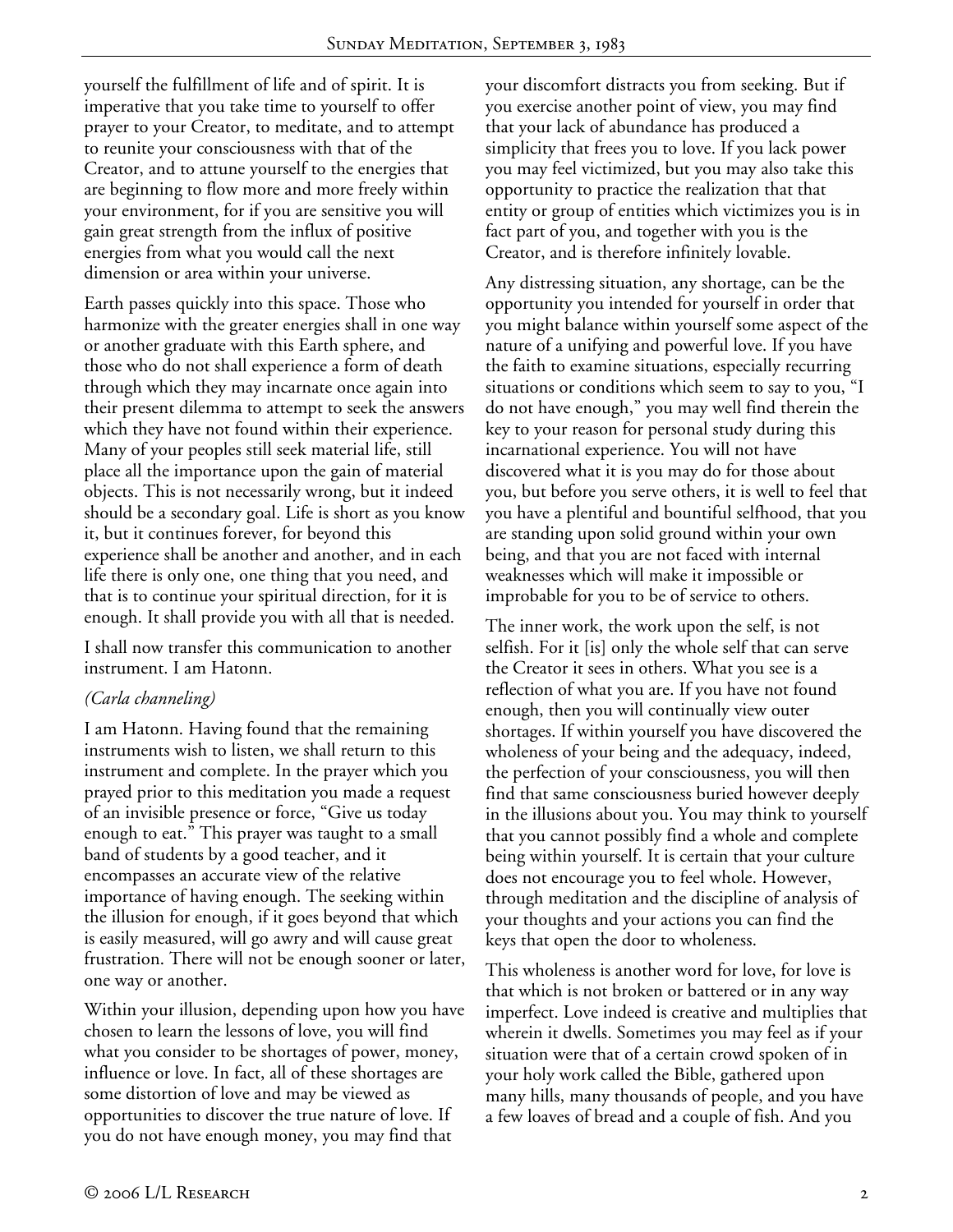feel completely inadequate to nourish that which is about you, those who need you. You feel that you do not have the food, the nourishment, the love that is necessary. But this is the point. Such is the power of love as it flows through you from the infinite source which has created all that there is that that which you have will be enough. You are enough and you have enough.

And so our young man could grow old and die and never find enough unless the attention had been turned to the inner silence that beckons all who seek, an inner silence so filled with joy that those who have felt it recognize others by that one smile that says to the world, "Yes, I have felt it too, I have known infinite bounty, I have felt the sunshine of a universe scattered carelessly, abundantly and wastefully upon my upturned spirit. I have asked; I have received." Those who have received radiate that which they have received, and give it again a hundredfold.

And so my friends, please do not think ill of your poverty, whether it be of power or of money or of the right words or of enough love or of the ability to deal with a situation correctly today. For a little while you have left eternity, and you are living in time. You brought infinity with you; you brought the infinite love that created you and is you with you. Claim it. It is your birthright. Whatever has gone wrong this day, whatever will go wrong tomorrow, be serene still in the confidence that that small effort that you can make, that tiny bit of love that you can bring through, that widow's mite of what is needed, will multiply for you, and you will live abundantly.

You know that there is much help if you wish to claim and call upon that help. You are not and never have been alone in your experience. There are those who you would call angels who are with you at all times but especially upon request. There is your own self, of which you are only a part in this incarnation, sometimes called your higher self, which comes as you call it. There is the fullness, infinite and invisible power of love if you but call within yourself. There is the light of truth if you but ask.

We hope to inspire you to seek the truth. Any thought which we may share with you could be spoken incorrectly or could be misunderstood by us, for we are not perfect, but are merely your brothers and sisters. We wish mainly to encourage you to

continue seeking love, to continue then seeking to manifest that love in your very dark world, for such love burns like a light and lightens the fragile earth which binds you to this illusion. We rejoice with you that you have this opportunity to seek and to strive and to choose what you will do. We can see all the choices and much of truth. Our choices are made for us. We have been through our choice. We now serve and attempt to refine that choice. You are moving more quickly in your spiritual evolution than you ever have or ever will again, for yours is that glorious moment a mere lifetime long when you have the opportunity to choose forever to love.

We are those of Hatonn, and as you love, so do we. We greet you and bid you farewell in the love and in the light of our infinite Creator. Adonai vasu borragus.

## *(Jim channeling)*

I am Latwii, and I greet you, my friends, in the love and in the light of our infinite Creator. We are especially privileged to be able to join your group once again this evening. We thank you, as always, for it is a great honor to offer our humble service to you, that is to attempt to answer your queries. We remind each that we too are fallible beings, having as resources somewhat more experience, shall we say, than do you, but having our own catalyst to work with as well in order that our experience might be refined. May we begin this evening with the first query?

**Carla:** Well, if people are shy of starting out, I'd like to ask a dumb question. Is it a sexually determined characteristic to enjoy wearing pretty clothing or is it just culturally determined in this culture that women are vainer than men?

I am Latwii, and am aware of your query, my sister. Within your culture, and indeed within most cultures upon your planet, it is a portion of the biological female's characteristics to await the reaching of the biological male, for that which reaches is a male principle. That which awaits the reaching is a female principle. The female entity, in order to attract the reaching of the male, dons some sort of apparel that serves as a symbol of its attractiveness, shall we say. This apparel varies from culture to culture but serves a similar purpose in that it focuses the attention of the male upon the female in order that the species might be joined and reproduced.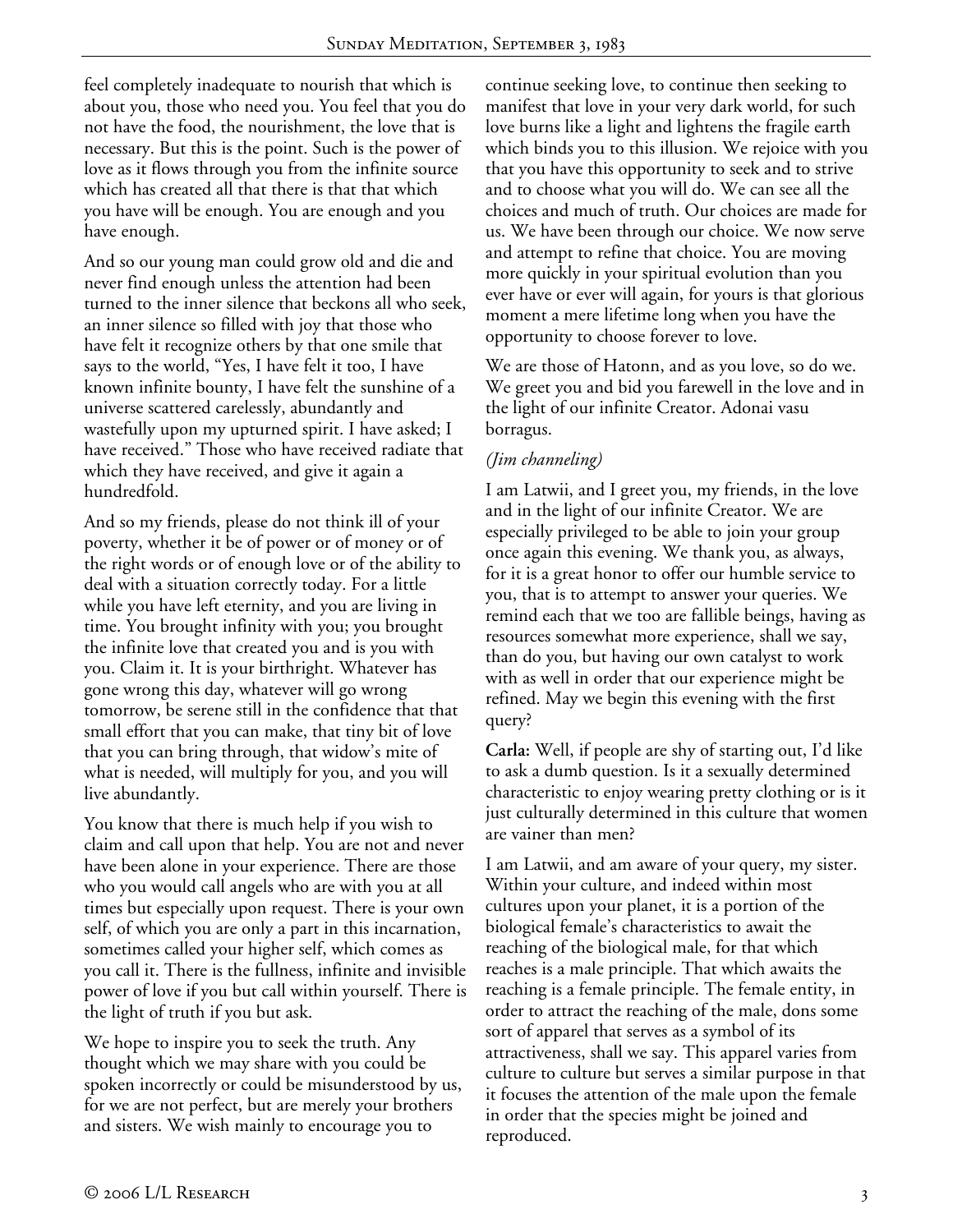May we answer you further, my sister?

**Carla:** There have been some times in history when the men were at least as interested in fashion. I'm thinking especially of the reign of Queen Elizabeth II, and the restoration years in English history, and the Greeks and the Romans which had sort of "exquisites," I guess you'd call them. Was that just waves of biological males with a lot of female memories going through incarnation at that time?

I am Latwii, and am aware of your query, my sister. This may contribute to such a phenomenon but it is also the case that [the] similar form may serve another purpose. For the male to reach and demonstrate the male principle it is often helpful for the male to establish its stamp or mark or identity, shall we say, for all to see, then that male entity or grouping of such is firmly established in its beingness of the eyes of those about it, and may reach with surety of self towards the female as a group and in individual expression.

We remind you that it is also the case that each biological male contains female principles, and each biological female contains male principles, so that the expression of each is often of a mixed nature, yet the characteristics of each remain most firmly established male principle to male entity and female principle to female entity.

May we answer you further, my sister?

**Carla:** This must be very boring to everyone else. Just one more question. I'm trying to understand something about myself. I have absolutely no desire to attract a new male and I feel fairly solid about my situation as it is, and I still enjoy dressing up just because I enjoy dressing up, not for anybody except for myself. Is that a female principle? it does not seem to be sexually oriented, perhaps it's just derivative …

### *(Side one of tape ends.)*

**Carla:** … as a matter of fact, I think that women these days are more attractive in jeans, you know, than skirts.

### *(Jim channeling)*

I am Latwii, and am once again with this instrument, and am aware of your query, my sister. We may speak in general upon this topic, for it is an area in which you now work in your spiritual evolution. The donning of certain apparel of what

you may describe of an attractive nature may also serve any individual, be it male or female, as a means of verifying the nature and value of the self. The environment which surrounds an entity will mirror to that entity in its perception what it feels about itself. The entity will construct an environment which reflects its opinion or its desired opinion of its nature and its worth.

May we answer you further, my sister?

**Carla:** No, thank you.

I am Latwii, and we thank you, my sister. Is there another query at this time?

**S:** Yes, Latwii. I had an experience a few months back or a few weeks, I'm not sure how long ago it was, and I explained it to R, and he told me that he had had this same experience as a child. And I was wondering if you could make any comment on it. I was drying my hair and looking in the mirror and all of a sudden it struck me that that wasn't me, and it was really strange. It was like the image was looking back at me, and it looked so peculiar that I actually moved my head back and forth to see if it would move. And I was wondering if you could comment on this occurrence?

I am Latwii, and am aware of your query, my sister. The, shall we say, veil which shrouds the conscious—we correct this instrument—which shrouds the unconscious mind from the conscious mind is from time to time penetrated or pierced by an entity. In the instance of which you speak, this type of penetration occurred, and there was, shall we say, the bubbling up through the veil the memory of and picture of a previous incarnation. This is not as [an] unusual event as one may think, for from time to time the configuration of seeking and of belief system of an entity will be of such a nature that such remembrances occur in just the fashion you have described, though many more occur within what you call the dreaming state or within the daydreaming state, as it is called.

May we answer you further, my sister?

**S:** Well, I'm a little confused. As far as remembering a previous life, the face that I saw in the mirror was the face that I have now. Was what I was experiencing that that was not really me now? That's how it seemed to me.